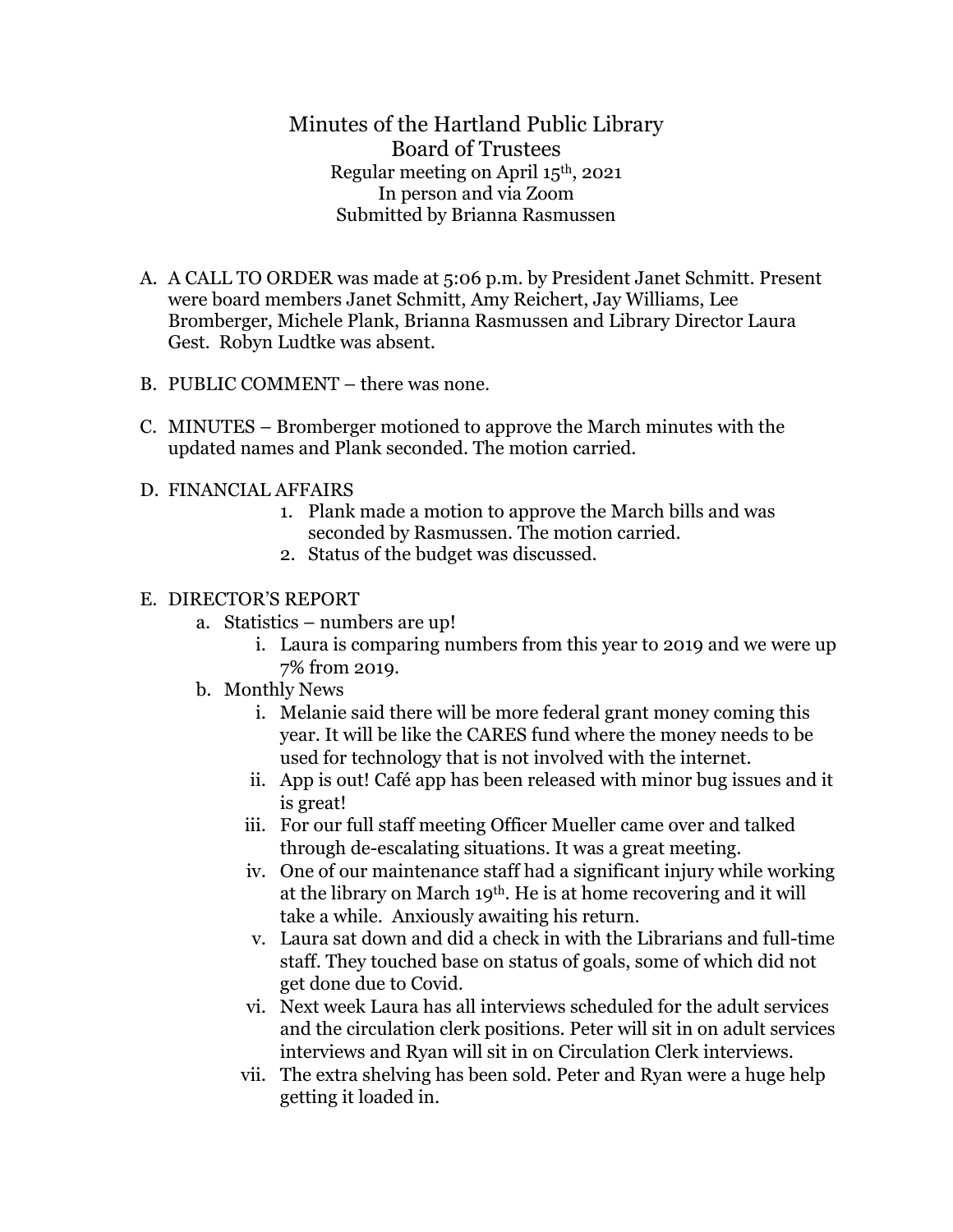- viii. Emily was able to change the calendar, so it is not connected to the village. This allows for being able to see when meeting room is available.
- ix. Peter helped Laura with editing the meeting room policy.
- x. Outdoor story time starts in May. The Library will not be participating in Hartland Kids Day.
- xi. The police department were in the new program room for training last week. The Village Board meeting will be in the new room in May as well.
- xii. There was no drama while Laura was on vacation.
- xiii. A couple library directors came in to discuss the process for setting up the RFID system as they are interested in RFID for their libraries.
- xiv. Laura received a call from Village President Jeff Pfannerstill today  $(4/15/21)$  stating he thanks Janet for her years of service, and he will be approving a new member for the library board at the next Village board meeitng. Her term is up in April.
	- 1. The next Village board meeting is April  $26<sup>th</sup>$ .
- xv. Laura gave an update on the Dr. Suess books. Peter currently has them in the back space for now.
- xvi. The board requested Laura to look into removing the door entry scanners.

## F. OLD BUSINESS

## G. NEW BUSINESS

- a. Approve Revised 2020 Annual Report
	- i. Laura made an error on the Annual Report and has revised to correct the numbers.
	- ii. Reichert moves to approve the changes to the 2020 Annual Report. Bromberger seconded and the motion carried.
- b. Act/Approve Meeting Room Policy
	- i. The board discussed the meeting policy and suggested updates.
	- ii. Plank moved to accept the Meeting Room Policy as revised on 4/15/2021 and Bromberger seconded. The motion carried.
- c. Approve Name for New Multipurpose Room
	- i. The board discussed the name options for the rooms.
	- ii. The board decided to wait for further options and Laura will update at the next meeting.